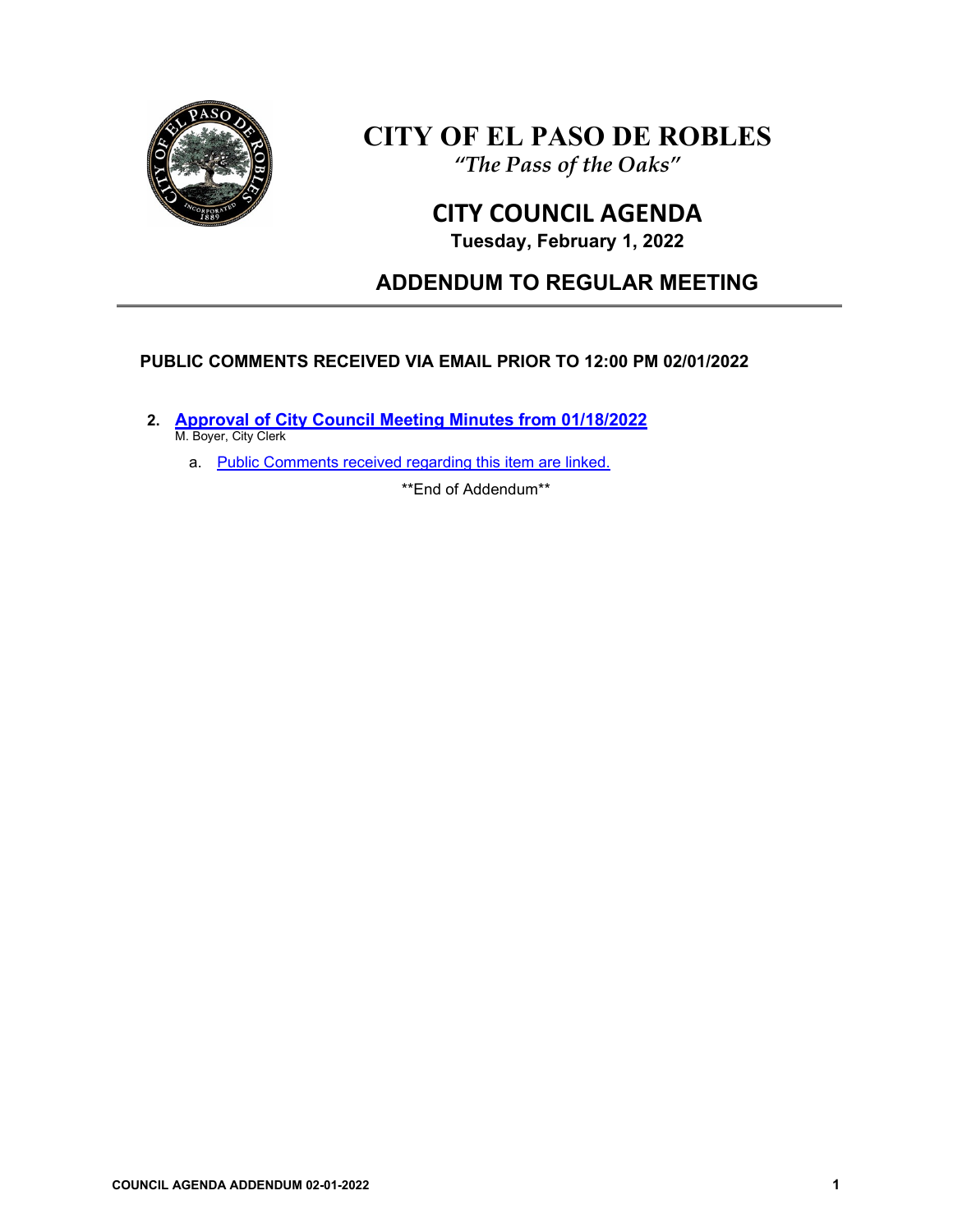

# **CITY OF EL PASO DE ROBLES**

*"The Pass of the Oaks"*

## **PASO ROBLES CITY COUNCIL AGENDA**

## **5:30 PM CLOSED SESSION/ 6:30 PM REGULAR MEETING**

**Tuesday, February 1, 2022**

#### **Location: Library/Conference Center Council Chamber 1000 Spring Street, Paso Robles**

The City has returned to hybrid public meetings pursuant to AB 361, which allows for a deviation from the teleconference rules required by the Ralph M. Brown Act. Residents now have the option to attend the meeting in person or to participate remotely.

For those attending in person, the Council Chamber will be at limited capacity to allow for compliance with the social distancing recommendations of the state and county health departments. Masks will be required for all individuals in the Council Chamber. If maximum capacity is met in Council Chamber, additional attendees will be asked to participate in the meeting via the remote options listed below.

To participate remotely, residents can listen to the meeting live on the radio at 1230AM or livestream the meeting at [www.prcity.com/youtube,](http://www.prcity.com/youtube) and call **(805)865-7276** to provide public comment via phone. The phone line will open just prior to the start of the meeting and remain open throughout the meeting to ensure the opportunity to comment on each item heard by the Council. Written public comments can be submitted via email to [cityclerk@prcity.com](mailto:cityclerk@prcity.com) prior to 12:00 noon on the day of the Council meeting to be posted as an addendum to the Agenda. If submitting written comments in advance of the meeting, please note the agenda item by number or name.

City Council meetings will be [live-streamed](https://www.youtube.com/channel/UCxElWtI1YhkPr6KI552RDuw) during the meeting and also available to play later on [YouTube](https://www.youtube.com/channel/UCxElWtI1YhkPr6KI552RDuw) by accessing the following link: [www.prcity.com/youtube](http://www.prcity.com/youtube) .

## **5:30 PM – CALL TO ORDER**

## **ROLL CALL**

Councilmembers Maria Garcia, Steve Gregory, John Hamon, Fred Strong, and Mayor Steven Martin

## **CLOSED SESSION ITEMS**

| $\bullet$ | <b>Conference with Real Property Negotiators</b><br>Pursuant to Government Code Section 54956.8 |                                                            |
|-----------|-------------------------------------------------------------------------------------------------|------------------------------------------------------------|
|           |                                                                                                 |                                                            |
|           | Property:                                                                                       | A 5.6-acre portion of APN 008-254-002 more commonly        |
|           | known as Pioneer Park                                                                           |                                                            |
|           | Negotiators:                                                                                    | Ty Lewis, City Manager                                     |
|           | <b>Negotiating Parties:</b>                                                                     | State of California acting by and through the State Public |
|           |                                                                                                 | Works Board with the consent of the Department of Food and |
|           |                                                                                                 | Agriculture, acting by and through the 16th District       |
|           |                                                                                                 | Agricultural Association.                                  |
|           | <b>Under Negotiation:</b>                                                                       | Price and terms of payment                                 |
|           |                                                                                                 |                                                            |

• **Public Employee Evaluation** Pursuant to Government Code Section 54957

Title: City Attorney

## **PUBLIC COMMENT REGARDING CLOSED SESSION MATTERS**

## **ADJOURN TO CLOSED SESSION**

#### **6:30 PM – RECONVENE TO OPEN SESSION**

## **PLEDGE OF ALLEGIANCE**

**INVOCATION** Pastor Pat Sheean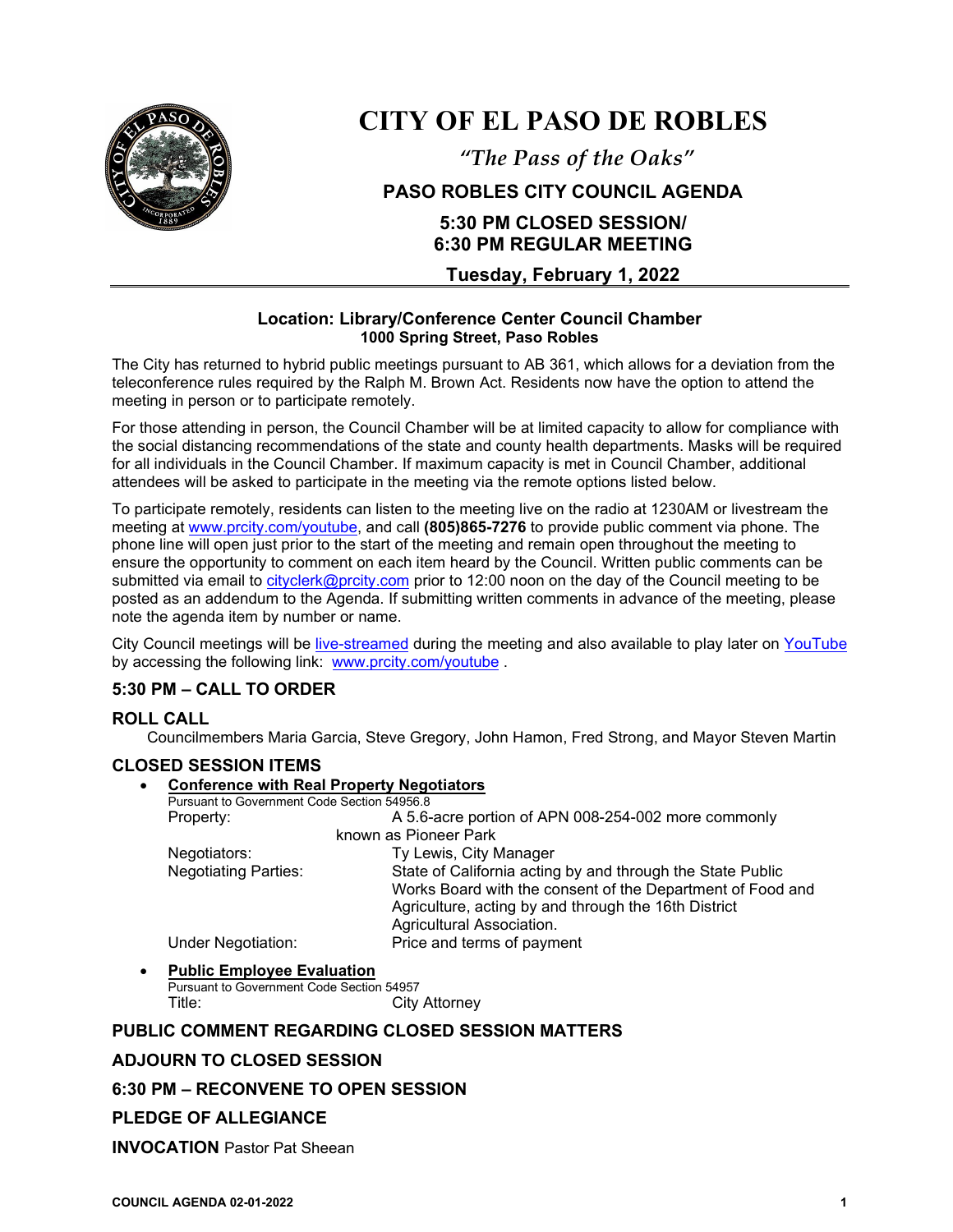#### **ROLL CALL**

Councilmembers Maria Garcia, Steve Gregory, John Hamon, Fred Strong, and Mayor Steven Martin

#### **STAFF INTRODUCTIONS**

#### **PRESENTATIONS**

#### **1. [COVID-19 Community Update](https://www.prcity.com/DocumentCenter/View/33106/February-1-2022-City-Council-Agenda-Item-01-PDF)**  J. Stornetta, Fire Chief

#### **GENERAL PUBLIC COMMENTS**

This is the time the public may address the Council on items within the Council's purview but not scheduled on the agenda. **PLEASE BEGIN BY STATING YOUR NAME AND ADDRESS. EACH PERSON IS LIMITED TO 3 MINUTES.** Any person or subject requiring more than three minutes may be scheduled for a future Council meeting or referred to committee or staff. Those persons wishing to speak on any item scheduled on the agenda will be given an opportunity to do so at the time that item is being considered.

#### **AGENDA ITEMS TO BE DEFERRED**

#### **CONSENT CALENDAR**

**ITEMS ON THE CONSENT CALENDAR ARE CONSIDERED ROUTINE, NOT REQUIRING SEPARATE DISCUSSION.** However, if discussion is wanted by a member of the Council or public the item may be removed from the Consent Calendar and considered separately. Councilmembers and members of the public may offer comments or ask questions of clarification without removing an item from the Calendar. Individual items are approved by the vote that approves the Consent Calendar unless an item is pulled for separate consideration. Items pulled from consent will be heard at the end of the meeting.

- **2. [Approval of City Council Meeting Minutes from 01/18/2022](https://www.prcity.com/DocumentCenter/View/33107/February-1-2022-City-Council-Agenda-Item-02-PDF)** M. Boyer, City Clerk
- **3. Receipt [of Warrant Register](https://www.prcity.com/DocumentCenter/View/33108/February-1-2022-City-Council-Agenda-Item-03-PDF)**R. Cornell, Administrative Services Director
- **4. [Receipt of Advisory Body Minutes](https://www.prcity.com/DocumentCenter/View/33109/February-1-2022-City-Council-Agenda-Item-04-PDF)** Senior Citizen Advisory Committee – 12/13/2021
- **5. [Approval of On-call Water System Repair Contracts](https://www.prcity.com/DocumentCenter/View/33110/February-1-2022-City-Council-Agenda-Item-05-PDF)** C. Alakel, Interim Public Works Director **Recommendation:** Approve Resolution 22-XXX authorizing the City Manager to enter into contracts for on-call services for water system repair work.
- **6. [Approval of Design Contract for Wright Way \(new street\) at the Airport and](https://www.prcity.com/DocumentCenter/View/33111/February-1-2022-City-Council-Agenda-Item-06-PDF)  [Appropriation of Project Funding](https://www.prcity.com/DocumentCenter/View/33111/February-1-2022-City-Council-Agenda-Item-06-PDF)**

D. Esperanza, Capital Projects Engineer/R. Oxborrow, Airport Manager

**Recommendation:** Approve Resolution 22-XXX, authorizing:

- 1. the City Manager to execute a contract with Cannon to prepare final plans and specifications of Wright Way for an amount not to exceed \$73,109;
- 2. the appropriation of \$85,000 from airport fund reserves;
- 3. the City Manager and City Attorney to make minor, technical, or non-substantive changes to each agreement, as necessary, consistent with the Council's overall intent.
- **7. [Approval of Oak Tree Removal Permit 21-19 –](https://www.prcity.com/DocumentCenter/View/33112/February-1-2022-City-Council-Agenda-Item-07-PDF) Removal of One Coast Live Oak [Tree at 320 15th Street / APN 008-311-013](https://www.prcity.com/DocumentCenter/View/33112/February-1-2022-City-Council-Agenda-Item-07-PDF)**

L. Wilson, Assistant Planner

**Recommendation:** Approve Resolution 22-XXX, approving OTR 21-19, allowing the removal of one (1) Coast Live Oak, totaling 96-inches in diameter, and requiring the owner to plant one (4) 1.5-inch replacement trees at the direction of the Arborist.

**8. [Approval of Oak Tree Removal Permit 21-23 –](https://www.prcity.com/DocumentCenter/View/33100/February-1-2022-City-Council-Agenda-Item-08-PDF) Removal of One Blue Oak Tree at [320 Blackburn Court / APN 009-121-076](https://www.prcity.com/DocumentCenter/View/33100/February-1-2022-City-Council-Agenda-Item-08-PDF)** L. Wilson, Assistant Planner

**Recommendation:** Approve Resolution 22-XXX, approving OTR 21-23, allowing the removal of one (1) Blue Oak, totaling 32-inches in diameter, and requiring the owner to plant one (1) 1.5-inch replacement trees at the direction of the Arborist or pay an in-lieu fee.